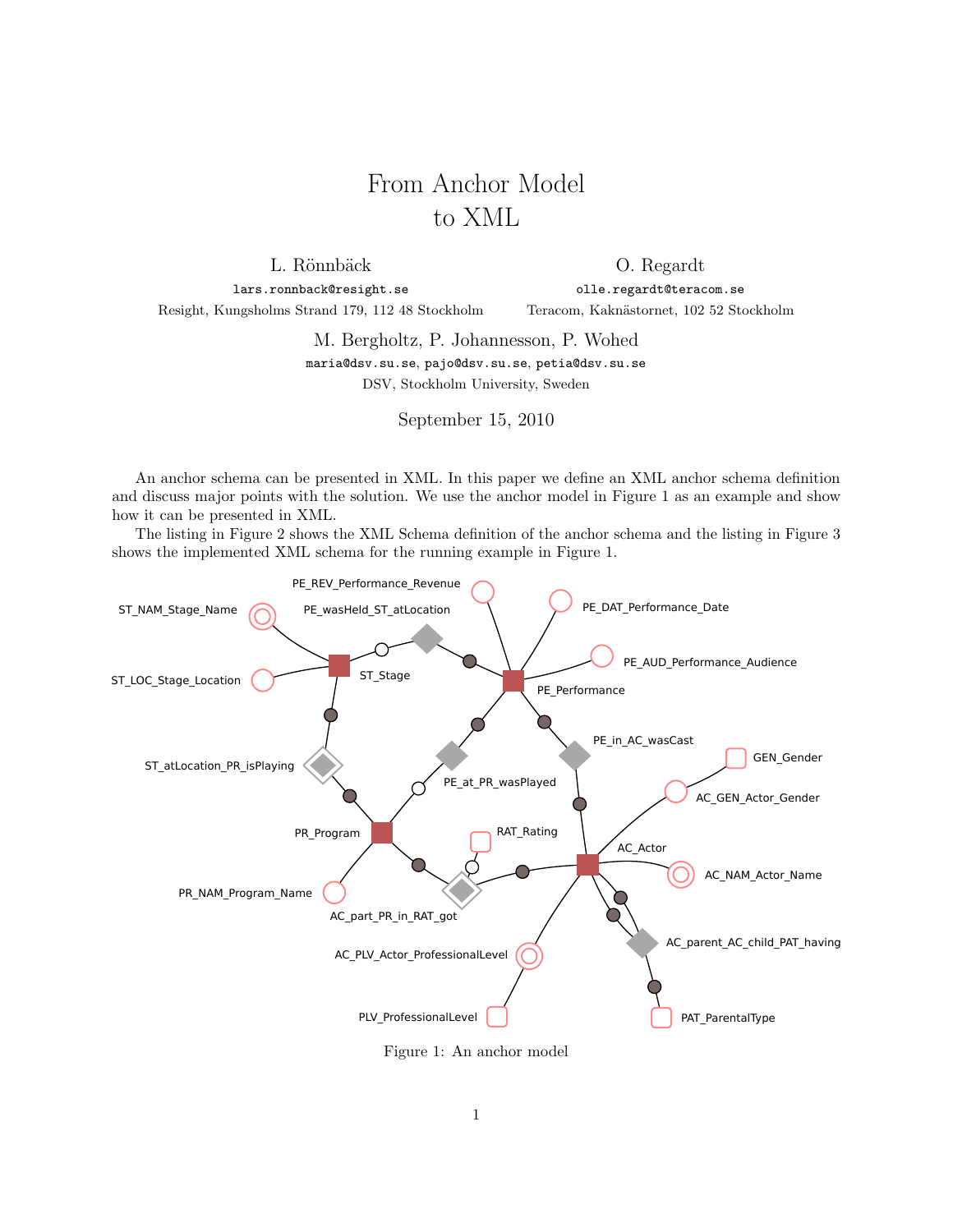In the XML Schema definition (lines 6–14 in Figure 2), three simple types are introduced, identity, dataType and timeType to capture the basic notions in anchor modeling i.e., identities, data type and time type. In addition the simple type name is introduced (lines 3–5) to unify the presentation of names present for most of the elements of an anchor schema. The building stones of an anchor schema, i.e. anchor, knot, attribute and tie are captured through corresponding complex types in the XML Schema definition (lines 20–49). The four variations of attributes, i.e. static, historized, knotted static, knotted historized, are captured through a combination of the (optional) attributes knotRange, dataRange and timeRange (lines 26–33). Static attributes have only a dataRange (e.g. see attributes on lines 20–22 in Figure 3). Historized attributes have a dataRange and a timeRange (see the attribute 'Name' on line 16), knotted static attributes have a knotRange (see the 'Gender' attribute on line 9), and knotted historized attributes have a knotRange and a timeRange (see the attribute 'ProfessionaLevel' on line 10).

In contrast to the structure of the formal definitions where an attribute refers to an anchor (i.e. an attribute has an anchor as a domain), in the XML Schema definition the attributes are captured as elements in the hierarchical structure of the anchors being their domains (lines 35–37 in Figure 2). The anchor, attribute and knot complex types all contain mnemonic and descriptor attributes (see the naming conventions presented in ???). The mnemonic is a short string used to uniquely identify an element and in the case of knots and anchors, also as a referent to which attributes and ties can refer. Descriptors are longer strings meant as verbal descriptions of the objects being modeled. The anchor and knot complex types contain, in addition, an identity attribute (corresponding to their domains).

In accordance with to the structure of the formal definition, ties are compound of at least two anchorRole elements and a number of knotRole elements. The four variations of ties are captured through a combination of the contained elements and attributes. A static tie has only anchorRole elements (e.g. see lines 29–32 in Figure 3), a historized tie has anchorRole elements and a timeRange attribute (see lines 46–49), a knotted static tie has anchorRole and knotRole elements (see lines 24–28), and finally a knotted historized tie has anchorRole and knotRole elements as well as a timeRange attribute (see lines 41–45). At least one anchorRole in the tie must also have its identifier attribute set to true.

Finally, an anchor schema contains a number of knots, anchors (containing a number of attributes) and ties (lines 52–54 in Figure 2). To capture the conditions that an anchor schema must satisfy, a number of assertions<sup>1</sup> are defined (lines  $56-63$ ). These are XPath expressions which should be true for any given implementation of the XML Schema. For example the assertion "every \$k in anchor/attribute/@knotRange satisfies knot  $[Q$ mnemonic = \$k|" (line 56) states that, for every attribute (found in anchors) that has a knotRange there must exist a knot in the schema whose mnemonic is equal to that knotRange. This guarantees referential integrity between knotted attributes and knots in the schema. Another type of assertion is "not(some \$t1 in tie, \$t2 in \$t1/preceding-sibling::tie satisfies deep-equal(\$t1,\$t2))" (line 59) stating that for no tie an exact copy of that tie may exist. This guarantees the uniqueness of ties in the schema.

The XML representation can be used as an interchange format for anchor schemas. It is also suitable for automatic code generation. Using XSLT the schema in Figure 3 can be transformed into SQL code. When a schema is extended, for example with some new attributes, new code can be generated and run to non-destructively reflect those changes in the database. Furthermore, the schema can also be versioned using a revision control system in order to keep track of such schema changes.

<sup>1</sup>Assertions are supported in XML Schema version 1.1 and expressed using XPath version 2.0 syntax.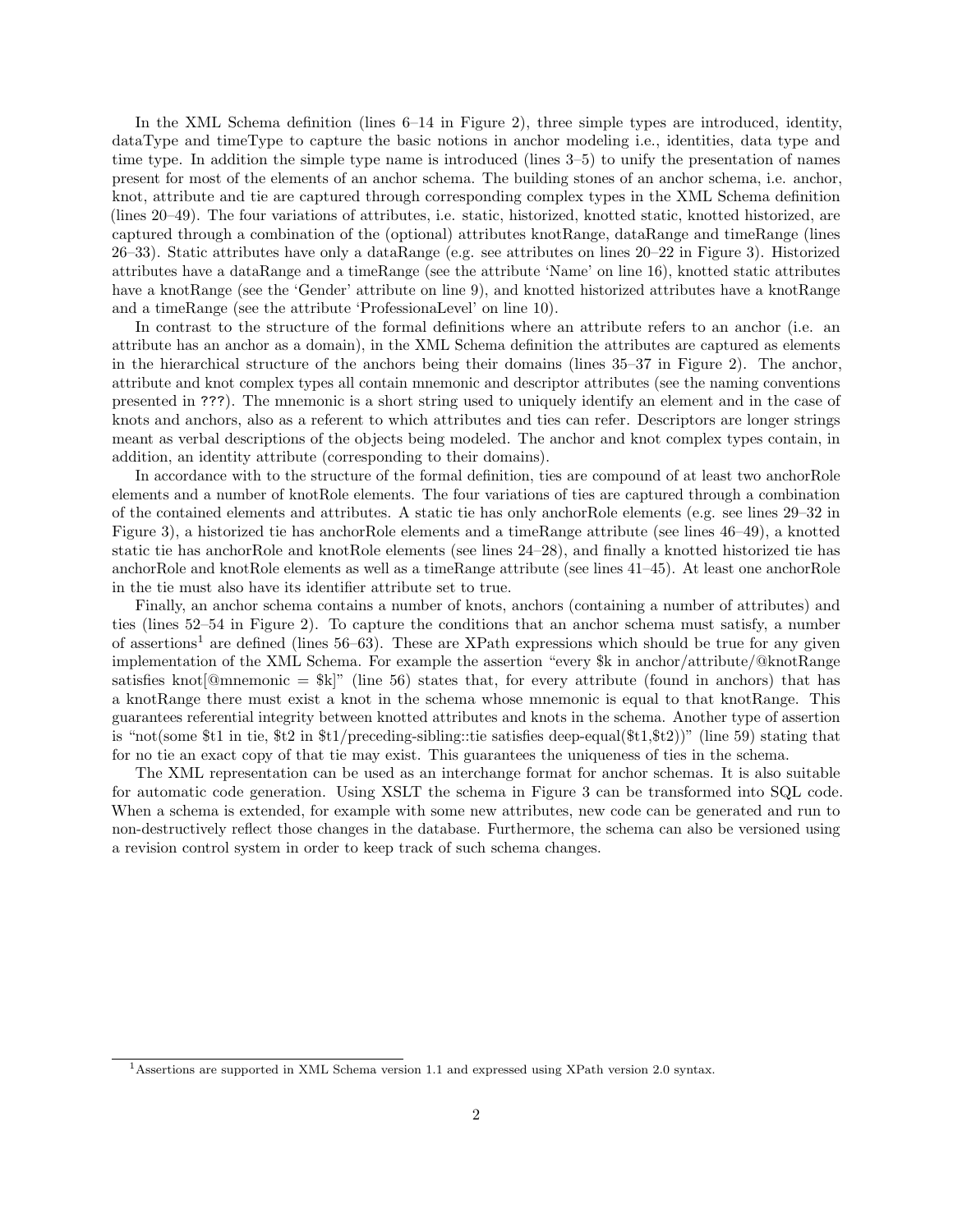| $\,1\,$        | $\langle ?xm1 \rangle$ version="1.0" ?>                                                                                                                     | 34     | $\langle x s : complex Type \ name = "anchor" \rangle$                                                                                                                                                                                                            |  |                                                                     |
|----------------|-------------------------------------------------------------------------------------------------------------------------------------------------------------|--------|-------------------------------------------------------------------------------------------------------------------------------------------------------------------------------------------------------------------------------------------------------------------|--|---------------------------------------------------------------------|
| $\,2\,$        | $<$ xs:schema                                                                                                                                               | $3\,5$ | $<$ xs:sequence $>$                                                                                                                                                                                                                                               |  |                                                                     |
|                | xmlns:xs="http://www.w3.org/2001/XMLSchema"<br>xmlns="http://anchormodeling.com/schema"                                                                     | 36     | <xs:element <br="" name="attribute" type="attribute"><math>\text{minOccurs} = "1" \text{ maxOccurs} = " \text{unbounded} \text{'} \text{/}</math></xs:element>                                                                                                    |  |                                                                     |
|                | $targetNamespace="http://anchormodeling.com/schema"$                                                                                                        | 37     | $\langle$ /xs:sequence $\rangle$                                                                                                                                                                                                                                  |  |                                                                     |
|                | $x path DefaultName space = "##targetName space"$                                                                                                           | 38     | $\langle x$ s:attribute name="mnemonic" type="name"                                                                                                                                                                                                               |  |                                                                     |
|                | $element FormDefault="qualified"$                                                                                                                           |        | $use="regulared"$                                                                                                                                                                                                                                                 |  |                                                                     |
| 3              | $\langle x \text{s:simpleType name} = "name" \rangle$                                                                                                       | 39     | $\langle x$ s: attribute name="descriptor" type="name"                                                                                                                                                                                                            |  |                                                                     |
| $\overline{4}$ | $\langle x \text{ss:restriction} \text{has} = \text{xs:string} \rangle$                                                                                     |        | $use="request"$                                                                                                                                                                                                                                                   |  |                                                                     |
| 5              | $\langle \rangle / \text{xs:} \text{simpleType} \rangle$                                                                                                    | 40     | $\langle x$ s: attribute name="identity" type="identity"                                                                                                                                                                                                          |  |                                                                     |
| 6              | $<$ xs:simpleType name="identity">                                                                                                                          |        | $use="request"$                                                                                                                                                                                                                                                   |  |                                                                     |
| $\overline{7}$ | $\langle x \text{ss:restriction} \text{has} = \text{xs:string} \rangle$                                                                                     | 41     | $\langle$ /xs:complexType $\rangle$                                                                                                                                                                                                                               |  |                                                                     |
| 8              | $\mathopen{<}/\text{x}\text{s}$ :simpleType $\mathclose{>}$                                                                                                 | 42     | $\langle x s: complex Type \ name="tie" \rangle$                                                                                                                                                                                                                  |  |                                                                     |
| 9              | $<$ xs:simpleType name="dataType">                                                                                                                          | 43     | $\langle$ xs:sequence $\rangle$                                                                                                                                                                                                                                   |  |                                                                     |
| 10             | $\langle$ xs:restriction base="xs:string"/>                                                                                                                 | 44     | <xs:element <="" name="anchorRole" td="" type="role"></xs:element>                                                                                                                                                                                                |  |                                                                     |
| 11             | $\langle \rangle / \text{xs:} \text{simpleType} \rangle$                                                                                                    |        | $minOccurs=" 2" maxOccurs=" unbounded" / \rangle$                                                                                                                                                                                                                 |  |                                                                     |
| 12             | $\langle x \text{s:simpleType name} = "timeType" \rangle$                                                                                                   | 45     | <xs:element <="" name="knotRole" td="" type="role"></xs:element>                                                                                                                                                                                                  |  |                                                                     |
| 13             | $\langle x \text{ss:restriction} \text{has} = \text{xs:string} \rangle$                                                                                     |        | $minOccurs="0" maxOccurs="unbounded"$                                                                                                                                                                                                                             |  |                                                                     |
| 14             | $\langle$ /xs:simpleType $\rangle$                                                                                                                          | 46     | $\langle$ /xs:sequence $\rangle$                                                                                                                                                                                                                                  |  |                                                                     |
| 15             | $\langle x s: complex Type \ name="role" \rangle$                                                                                                           | 47     | $\langle x$ s: attribute name="timeRange" type="timeType"                                                                                                                                                                                                         |  |                                                                     |
| 16             | <xs:attribute <="" name="role" td="" type="name"><td></td><td><math>use="optional" / &gt;</math></td></xs:attribute>                                        |        | $use="optional" / >$                                                                                                                                                                                                                                              |  |                                                                     |
|                | $use="request"$                                                                                                                                             | 48     | $\langle x \rangle$ xs: assert test="anchorRole[@identifier = 'true' " $\langle \rangle$                                                                                                                                                                          |  |                                                                     |
| 17             | $\langle x$ s: attribute name="type" type="name"                                                                                                            | 49     | $\langle$ /xs:complexType>                                                                                                                                                                                                                                        |  |                                                                     |
|                | $use="regulared"$                                                                                                                                           | 50     | $\langle x s : complex Type \ name = "schema" \rangle$                                                                                                                                                                                                            |  |                                                                     |
| 18             | <xs:attribute <="" name="identifier" td="" type="xs:boolean"><td>51</td><td><xs:choice maxoccurs="unbounded" minoccurs="0"></xs:choice></td></xs:attribute> | 51     | <xs:choice maxoccurs="unbounded" minoccurs="0"></xs:choice>                                                                                                                                                                                                       |  |                                                                     |
|                | use="optional" $default="false"$ />                                                                                                                         | 52     | <xs:element name="knot" type="knot"></xs:element>                                                                                                                                                                                                                 |  |                                                                     |
| 19             | $\langle$ /xs:complexType $\rangle$                                                                                                                         | 53     | $\langle x \rangle$ xs: element name=" anchor" type=" anchor" $\langle \rangle$                                                                                                                                                                                   |  |                                                                     |
| 20             | $\langle x s: complex Type \ name="knot" \rangle$                                                                                                           | 54     | $\langle x \rangle$ xs: element name="tie" type="tie" />                                                                                                                                                                                                          |  |                                                                     |
| 21             | $\langle x$ s:attribute name="mnemonic" type="name"                                                                                                         | 55     | $\mathopen{<}\mathopen{/}$ xs:choice $\mathclose{>}$                                                                                                                                                                                                              |  |                                                                     |
|                | $use="regulared"$                                                                                                                                           | 56     | <xs:assert <="" descriptor"="" td="" test="every \$k in&lt;/td&gt;&lt;/tr&gt;&lt;tr&gt;&lt;td&gt;22&lt;/td&gt;&lt;td&gt;&lt;xs:attribute name=" type="name"><td></td><td><math>\text{anchor}/\text{attribute}/\text{@knotRange}</math> satisfies</td></xs:assert> |  | $\text{anchor}/\text{attribute}/\text{@knotRange}$ satisfies        |
|                | $use="request"$                                                                                                                                             |        | $knot$ [@mnemonic = $k$ ]" />                                                                                                                                                                                                                                     |  |                                                                     |
| 23             | $\langle x$ s:attribute name="identity" type="identity"                                                                                                     | 57     | <xs:assert math="" request"<="" test="every \$a in tie/anchorRole/@type&lt;/td&gt;&lt;/tr&gt;&lt;tr&gt;&lt;td&gt;&lt;/td&gt;&lt;td&gt;&lt;math&gt;use="></xs:assert>                                                                                              |  | satisfies anchor $\textcircled{a}$ mnemonic = \$a $\textcircled{r}$ |
| 24             | $\langle x$ s:attribute name="dataRange" type="dataType"                                                                                                    | 58     | <xs:assert math="" request"<="" test="every \$k in tie/knotRole/@type&lt;/td&gt;&lt;/tr&gt;&lt;tr&gt;&lt;td&gt;&lt;/td&gt;&lt;td&gt;&lt;math&gt;use="></xs:assert>                                                                                                |  | satisfies knot $\textcircled{4}$ mnemonic = \$k $\mid$ "/>          |
| 25             | $\langle$ /xs:complexType $\rangle$                                                                                                                         | 59     | $\langle x \rangle$ assert test="not(some \$t1 in tie, \$t2 in                                                                                                                                                                                                    |  |                                                                     |
| 26             | $\langle x s : complex Type \ name = "attribute" \rangle$                                                                                                   |        | \$t1/preceding-sibling::tie satisfies                                                                                                                                                                                                                             |  |                                                                     |
| 27             | $\langle x$ s:attribute name="mnemonic" type="name"                                                                                                         |        | $\text{deep-equal}(\text{$\text{st1},\text{$\text{st2}$}})^{\text{''}}$ />                                                                                                                                                                                        |  |                                                                     |
|                | $use="request"$                                                                                                                                             | 60     | $\langle x \rangle$ assert test="not(some \$t1 in tie/*, \$t2 in                                                                                                                                                                                                  |  |                                                                     |
| 28             | $\langle x$ s:attribute name="descriptor" type="name"                                                                                                       |        | \$t1/preceding-sibling::node() satisfies                                                                                                                                                                                                                          |  |                                                                     |
|                | $use="request"$                                                                                                                                             |        | $\text{deep-equal}(\text{$\text{st1},\text{$\text{st2}$}})^{\prime\prime}$                                                                                                                                                                                        |  |                                                                     |
| 29             | $\langle x$ s:attribute name="knotRange" type="name"                                                                                                        | 61     | $\langle x \rangle$ assert test="not(some \$t1 in anchor, \$t2 in                                                                                                                                                                                                 |  |                                                                     |
|                | $use="optional"$                                                                                                                                            |        | \$t1/preceding-sibling::anchor satisfies                                                                                                                                                                                                                          |  |                                                                     |
| 30             | $\langle x$ s:attribute name="dataRange" type="dataType"                                                                                                    |        | $$t1/@mnemonic = $t2/@mnemonic$ "/>                                                                                                                                                                                                                               |  |                                                                     |
|                | $use="optional" / >$                                                                                                                                        | 62     | $\langle x \rangle$ assert test="not(some \$t1 in knot, \$t2 in                                                                                                                                                                                                   |  |                                                                     |
| 31             | $\langle x$ s: attribute name="timeRange" type="timeType"                                                                                                   |        | \$t1/preceding-sibling::knot satisfies                                                                                                                                                                                                                            |  |                                                                     |
|                | $use="optional"$                                                                                                                                            |        | $$t1/@mnemonic = $t2/@mnemonic$ "/>                                                                                                                                                                                                                               |  |                                                                     |
| 32             | $\langle x \rangle$ xs: assert test="count(@knotRange) +                                                                                                    | 63     | $<\!\!x\!s\!\!:\!\!assert\;test\!=\!\!"\!\operatorname{not}(\mathrm{some}\; \$\!\!t1\;in\;anchor/attribute,$                                                                                                                                                      |  |                                                                     |
|                | $count(\textcircled{a}dataRange) = 1" / \geq$                                                                                                               |        | \$t2 in \$t1/preceding-sibling::attribute satisfies                                                                                                                                                                                                               |  |                                                                     |
| 33             | $\langle$ /xs:complexType $\rangle$                                                                                                                         |        | $$t1/@m$ nemonic = $$t2/@m$ nemonic)"/>                                                                                                                                                                                                                           |  |                                                                     |
|                |                                                                                                                                                             | 64     | $\texttt{<}/\text{xs:complexType}\texttt{>}$                                                                                                                                                                                                                      |  |                                                                     |
|                |                                                                                                                                                             | 65     | $\langle x \rangle$ schement name="schema" type="schema" $\langle \rangle$                                                                                                                                                                                        |  |                                                                     |
|                |                                                                                                                                                             | 66     | $\langle$ /xs:schema>                                                                                                                                                                                                                                             |  |                                                                     |

Figure 2: XML Schema definition of an anchor schema, derived from the basic notions of Anchor Modeling presented in [].